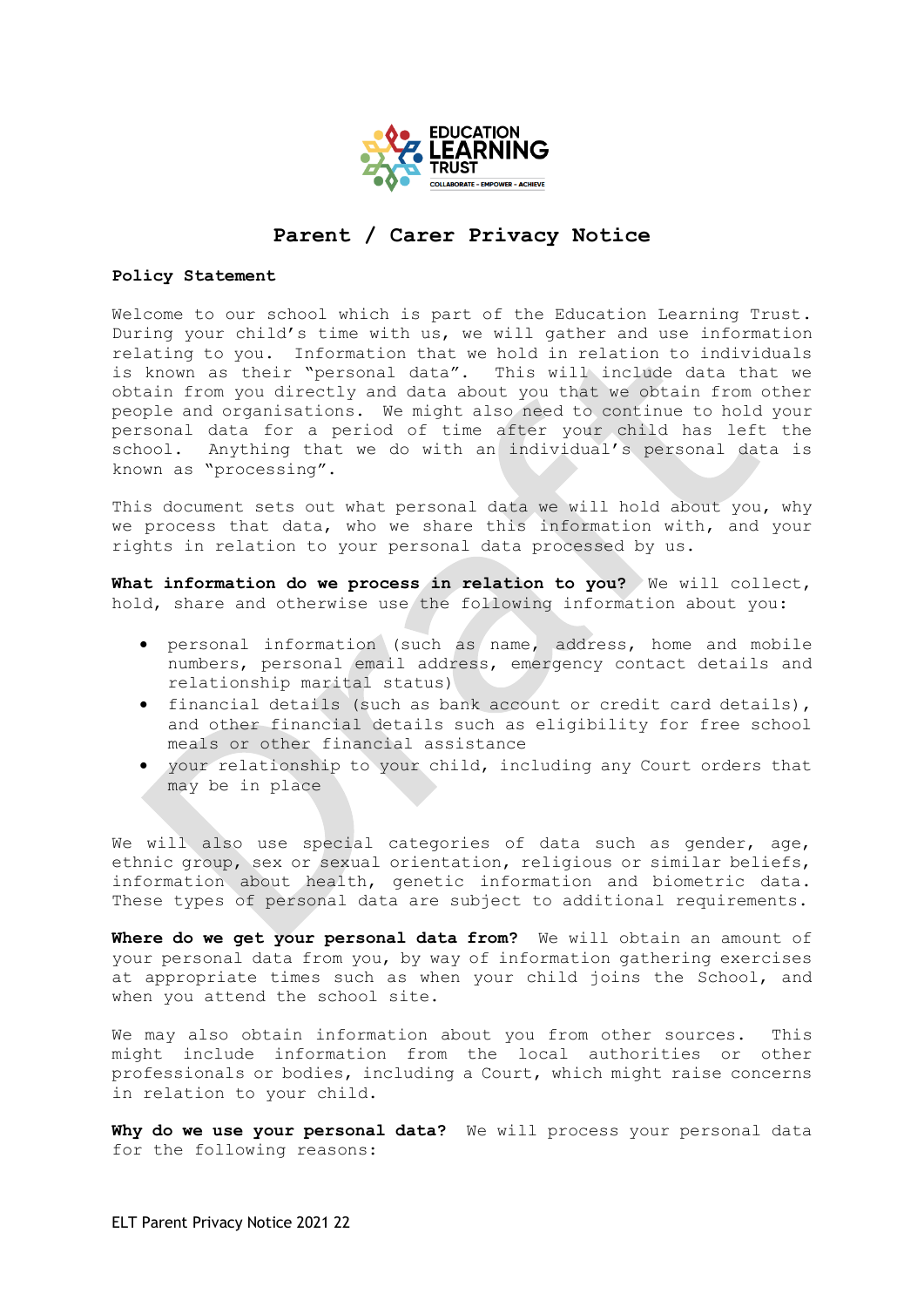

- 1. Where we are required by law, including:
	- To provide reports and other information required by law in relation to the performance of your child
	- To raise or address any concerns about safeguarding
	- To the Government agencies including the police
	- To obtain relevant funding for the school
	- To provide or obtain additional services including advice and/or support for your family
- 2. Where the law otherwise allows us to process the personal data as part of our functions as a School or we are carrying out a task in the public interest, including:
	- To confirm your identity
	- To communicate matters relating to the School to you
	- To safeguard you, our pupils and other individuals
	- To enable payments to be made by you to the School
	- To ensure the safety of individuals on the School sites
	- To aid in the prevention and detection of crime on the School site
- 3. Where we otherwise have your consent

Whilst the majority of processing of personal data we hold about you will not require your consent, we will inform you if your consent is required and seek that consent before any processing takes place.

**Why do we use special category personal data?** We may process special category personal data in relation to you for the following reasons:

- 1. Where the processing is necessary for reasons of substantial public interest, including for purposes of equality of opportunity and treatment, where this is in accordance with our Data Protection Policy.
- 2. Where the processing is necessary in order to ensure your health and safety on the School sites, including making reasonable adjustments for any disabilities you may have.
- 3. Where we otherwise have your explicit written consent.

There may also be circumstances where we need to use your information in relation to legal claims, or to protect your vital interests of those of your child, and where it is not possible to seek your consent. **Failure to provide this information** If you fail to provide information to us we may be prevented from complying with our legal obligations.

**How long will we hold your personal data for?** We will hold your personal data only for as long as necessary. How long we need to hold on to any information will depend on the type of information. For further detail please see our Retention and Destruction Policy.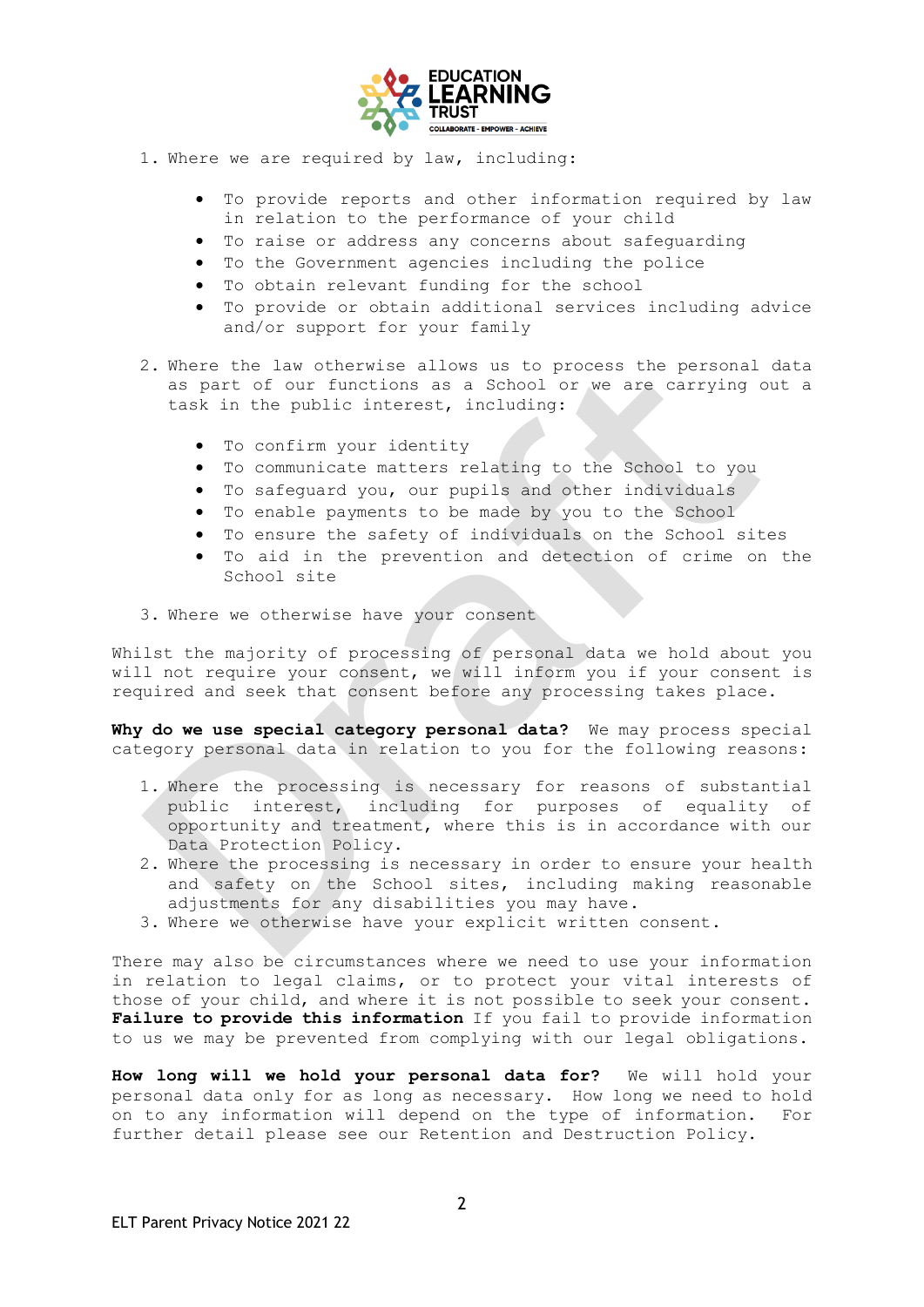

Who will we share your personal data with? We routinely share information about you with:

- Local authorities, to assist them in the exercise of their responsibilities in relation to education and training, youth support and safeguarding purposes
- The Department for Education /and the Education and Skills Funding Agency/, in compliance with legal obligations of the school to provide information about students and parents as part of statutory data collections
- Contractors, such as payment processing providers to enable payments to be made by you to the School

The Department for Education may share information that we are required to provide to them with other organisations. For further information about the Department's data sharing process, please visit: [https://www.gov.uk/guidance/data-protection-how-we-collect-and](https://www.gov.uk/guidance/data-protection-how-we-collect-and-share-research-data)[share-research-data.](https://www.gov.uk/guidance/data-protection-how-we-collect-and-share-research-data)

Contact details for the Department can be found at [https://www.gov.uk/contact-dfe.](https://www.gov.uk/contact-dfe)

Local authorities may share information that we are required to provide to them with other organisations. For further information about Stockport local authority's data sharing process, please visit: [https://www.stockport.gov.uk](https://www.stockport.gov.uk/)

Contact details for Stockport local authority can be found at https://www. Stockport.gov.uk

**Your rights in relation to your personal data held by us** You have the right to request access to personal data that we hold about you, subject to a number of exceptions. To make a request for access to your personal data, you should contact: DPO@educationlearningtrust.com

Please also refer to our Data Protection Policy for further details on making requests for access to your personal data.

You also have the right, in certain circumstances, to:

- Object to the processing of your personal data
- Have inaccurate or incomplete personal data about you rectified
- Restrict processing of your personal data
- Object to the making of decisions about you taken by automated means
- Have your data transferred to another organisation
- Claim compensation for damage caused by a breach of your data protection rights

If you want to exercise any of these rights then you should contact our DPO at [DPO@educationlearningtrust.com.](mailto:DPO@educationlearningtrust.com) The law does not oblige the School to comply with all requests. If the school does not intend

## ELT Parent Privacy Notice 2021 22